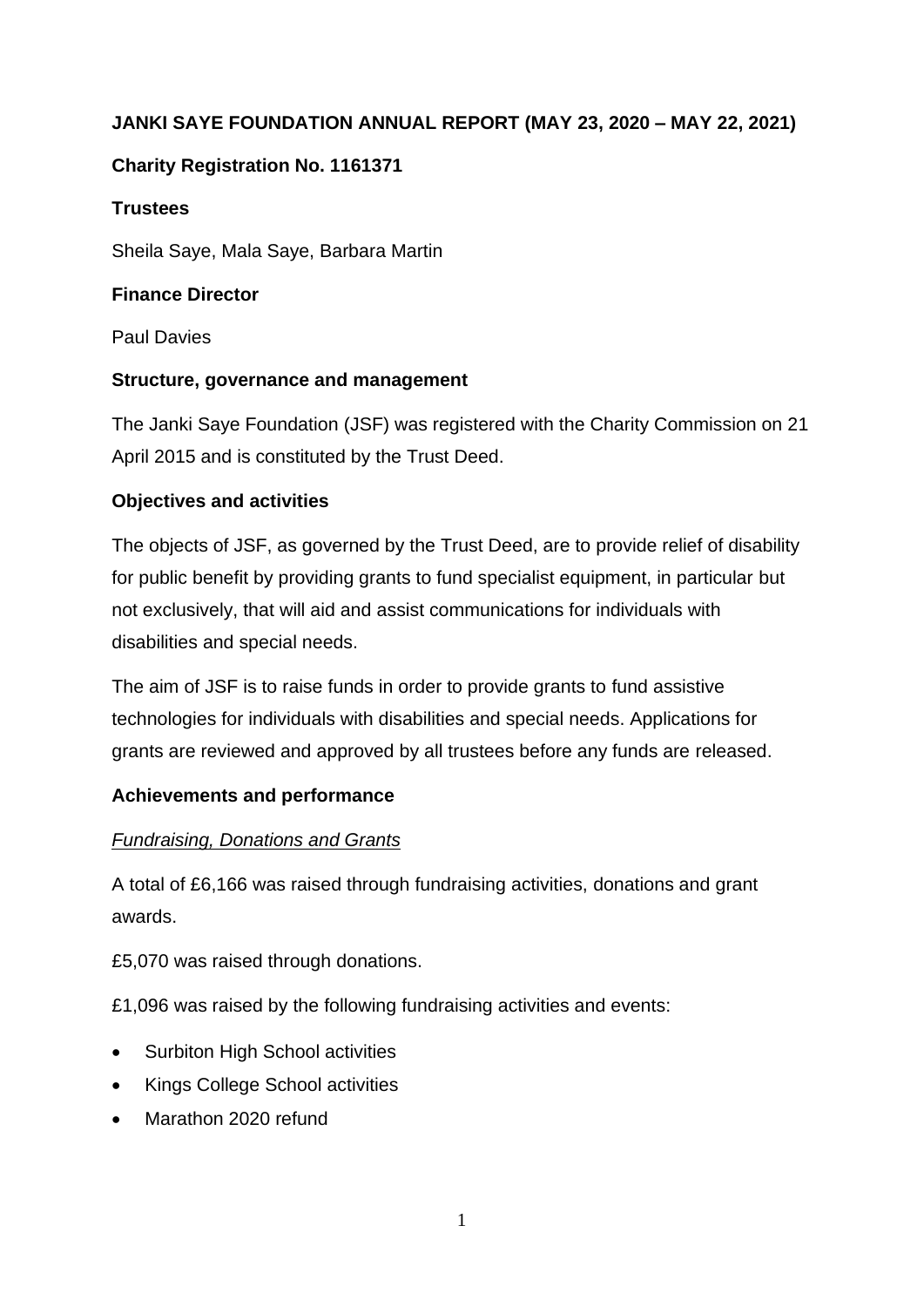# *Grants Awarded by JSF*

A total of £9,522 to the following 9 beneficiaries:

#### *1.* Wayne

This award to fund an Orcam MyEye device was made in our last financial year but, due to the pandemic, the cheque for £1,500 was not cashed until July 2020 and was not included in last year's figures.

### *2.* Ellis

An 11 year old with severe visual impairments, global developmental delay and hydrocephalus for which he has had to have several brain surgeries (shunt revisions).

His major challenges are his ability to access information due to his lack of sight. He struggles to read and engage with the world compared to other children his age.

His mother wanted him to be able to access information online to help advance his education and help him become more independent. He spends time with his uncle and has be able to use his laptop to great effect.

Having a similar laptop of his own would enable him to use the accessibility features (voice over text etc.) so he could do his schoolwork and keep up with the other children.

*Ellis was awarded a grant of £999 to fund a Macbook Air.*

*3. Aiden*

A 5 year old and, like his brother Ellis, he has also has hydrocephalus and has already had 5 brain surgeries (shunt revisions). He also has autism and sensory impairments.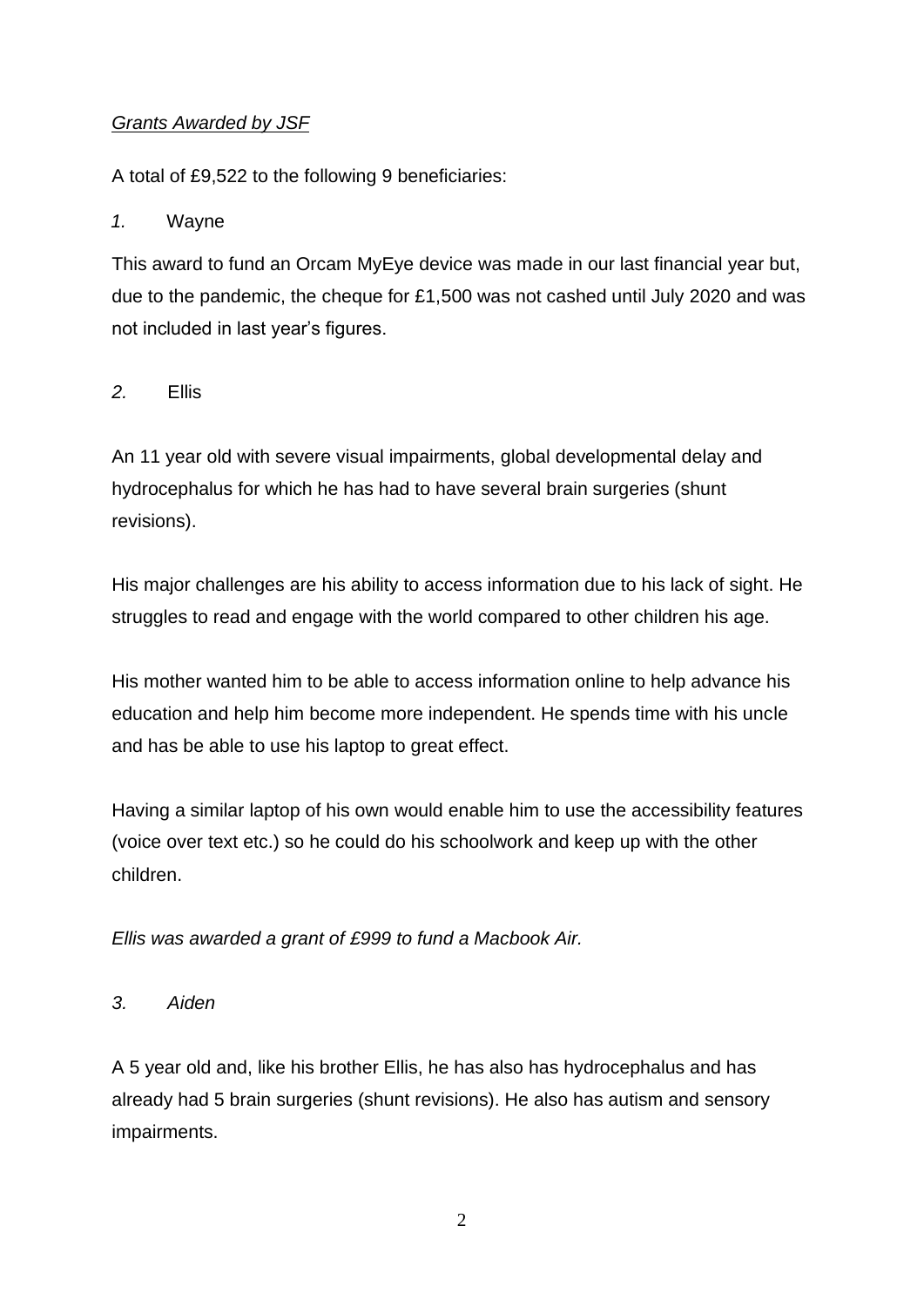He struggles with everyday interactions and his major challenges are dealing with new environments, new people and unfamiliar routines.

At school he had demonstrated great skills with technology and used an iPad with apps recommended by his paediatrician. It helped him learn and play in a way he found engaging.

Based on this, his mother and the paediatrician felt that if Aiden had his own iPad set up specifically for his needs, it would help with his home projects and provide him with opportunities to learn new skills and better interact with those around him.

*Aiden was awarded a grant of £479 to fund an iPad Air.*

*4.* Livability Nash College

Livability is a charity that supports people with disabilities and helps them connect with their communities.

Nash College, which is part of the Livability family of services, is a specialist further education college catering for students with a range of Special Educational Needs and Disabilities (SEND).

Their approach is to place particular emphasis on personalised learning, facilitating a range of communication needs and supporting students in the community and with future vocational opportunities.

The college identified the need for assistive technology as an important tool to help the students expand their communication skills and express themselves more independently.

As a starting point, they chose the Skyle iPad Pro device which would enable the students to control the iPad completely with their eyes, providing them with access to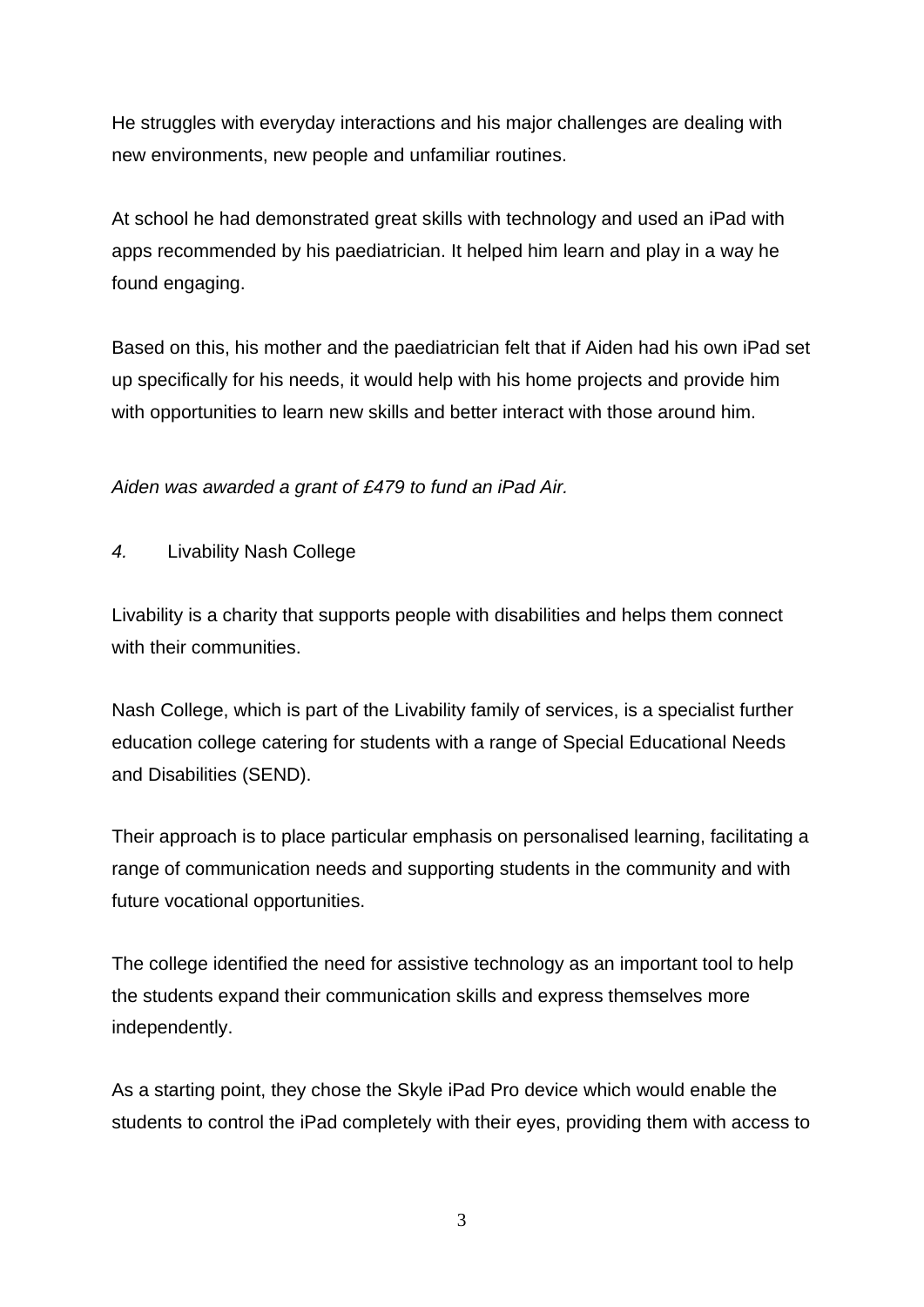a wide range of applications designed to assist and augment communication. This could support up to 30 students.

Livability approached JSF to see if there was an opportunity to collaborate on this project. We welcomed this opportunity to help these young people on their path to lead more independent and fulfilling lives.

*Livability Nash College was awarded a grant of 2,973 to fund the Skyle and iPad Pro.*

# *5. Terry*

A 33 year old with autism and difficulties communicating on all levels: reading, writing and social relationships. He struggles with completing tasks and with all things financial – he requires constant supervision to carry out these tasks.

Terry had a short trial of the C-Pen (text to speech scanner) and during this time he was able to read labels of items that he was cooking for dinner and he was able to prepare his meal without supervision. He used the pen to read birthday cards from his family and to read the local newsletter. He loves comics and he was able to read these unaided.

Terry's Housing Support Worker and his mum could see that having the C-Pen would provide him with the independence to do things for himself without constant supervision. It would give him confidence in his abilities to do things for himself and to enjoy his hobbies.

*Terry was awarded a grant of £240 to fund the C-Pen*

### *6. Andrew*

A 36 year old with severe spinal and brain injury and who is now a tetraplegic. He is currently in hospital but due to return to a new home soon. He will never recover, which means he will need care staff to help him with every day basic needs.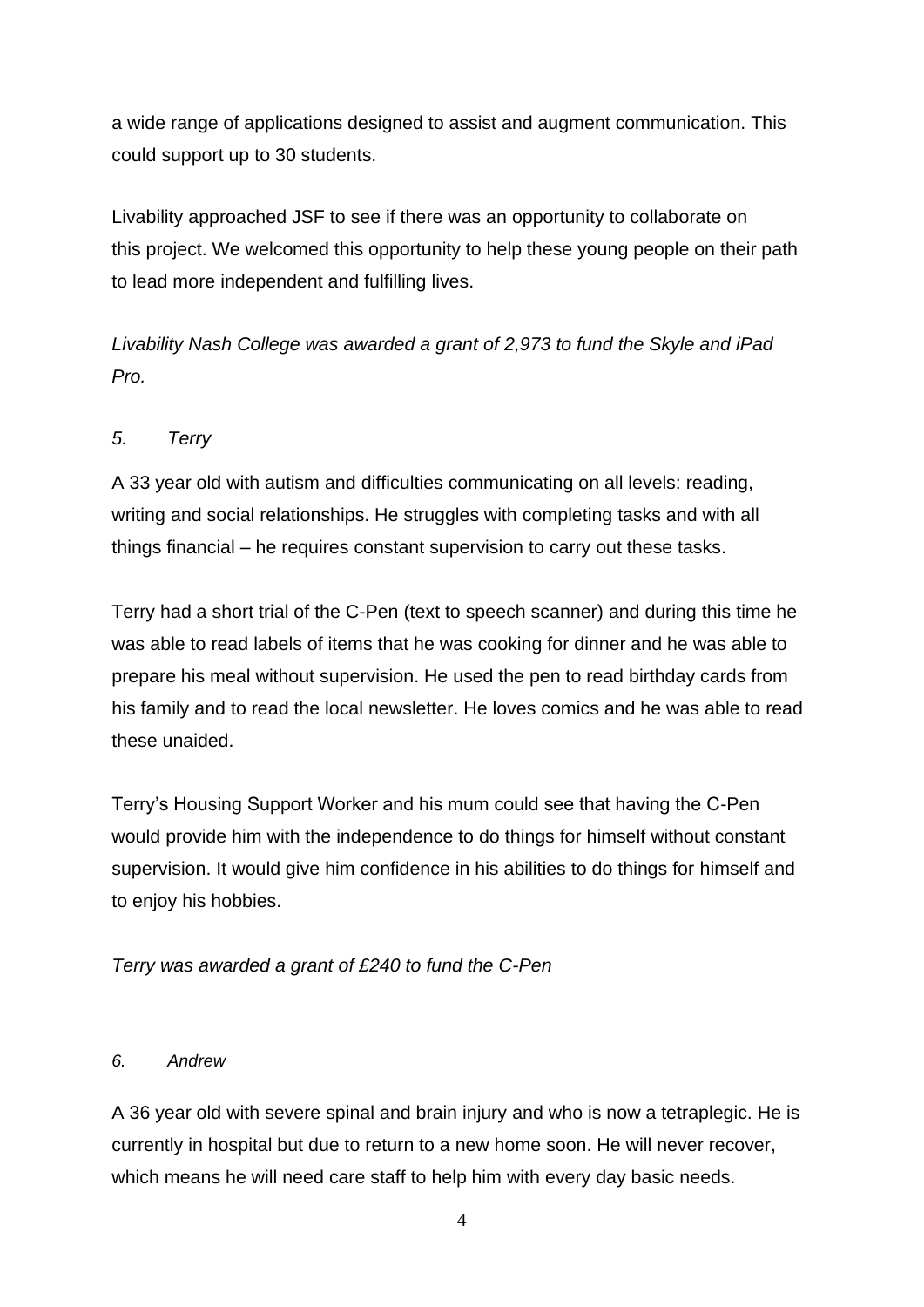He can use his hands but has difficulty with a keyboard. But he is able to use a tablet. With a tablet he can control lights, tv, heating etc. which means he will be less dependent on care staff and he will also be able to keep in touch with family and friends.

Andrew wants to be able to work again and give something back to the community. He hopes to start work in graphic design and advertising as soon as possible. He was using a very basic tablet, but it lacked the functionality he needed to do his work and to install the apps that will provide him with more independence.

*Andrew was awarded a grant of £912 to fund an iPad Pro***.** 

# *7. Mia*

A 10 year old with Tuberous Sclerosis and epilepsy. She is non-verbal and her family and teachers having been using a basic iPad app to communicate with her but she finds it frustrating as she is not always able to communicate her needs and preferences.

Her Speech and Language Therapist had been using a more advanced app called Snap Core First app which runs on an iPad and Mia responded very well. She had been set up with some core words and she understood the cause and effect of these words – such as Stop and More!

Mia's mother was very keen for Mia to have access to an iPad with this software at home, so that she could further develop her communication skills and enable her to better interact with her family.

*Mia was awarded a grant of £429 to fund the iPad and Snap Core First app.*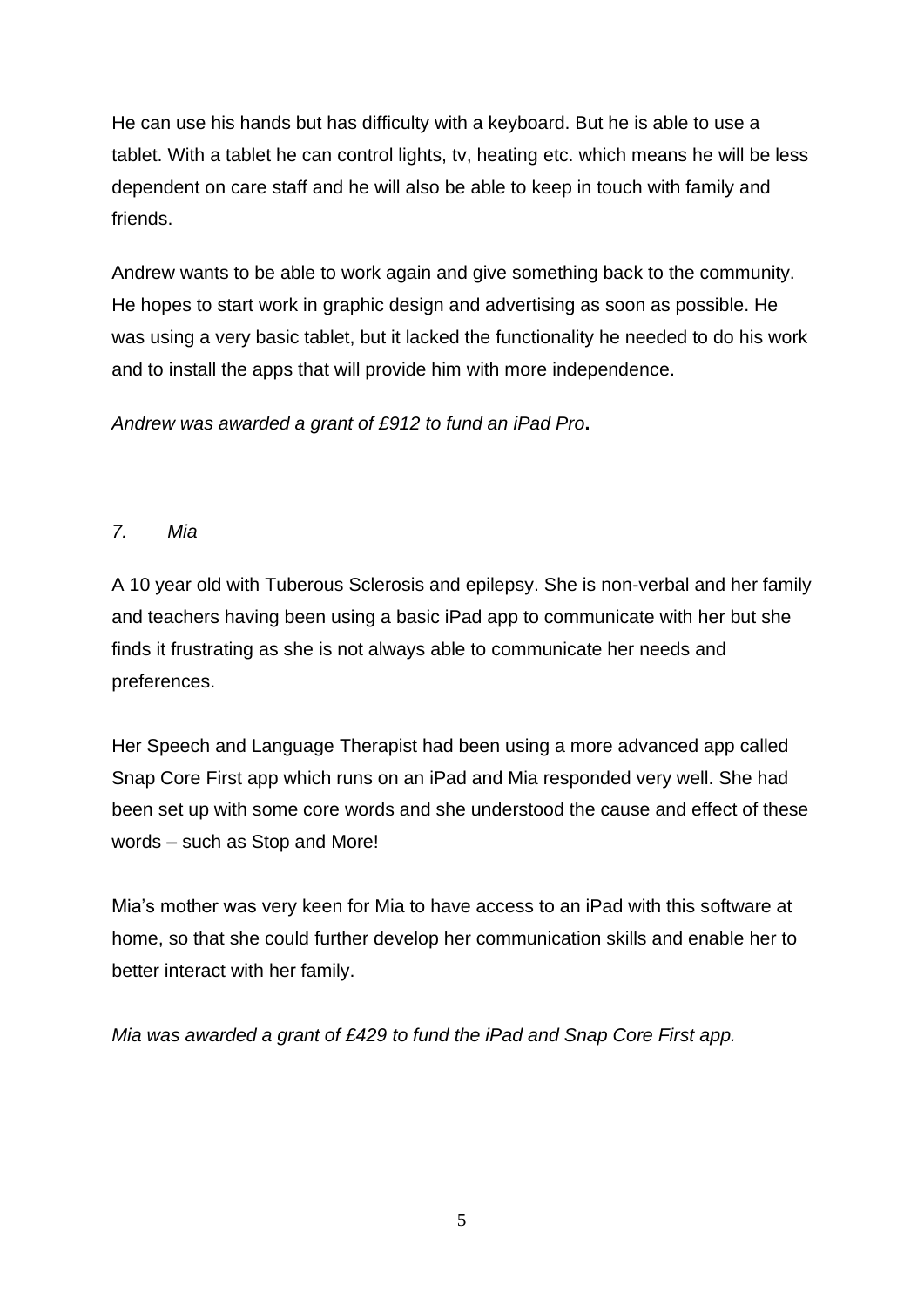#### *8. Ian*

A 40 year old who has been registered blind since 2013 as a result of a genetic condition called Leber's Hereditary Optic Neuropathy and he also has MS. He is unable to read text at all, even with magnification and his vision is very blurred and out of focus. His MS impacts his mobility, and the combined effects of his conditions affect his ability to get out and about independently and also affect his ability to read, socialise, recognise people and cook.

He lives with his wife who helps him but he is trying to achieve as much independence as he can.

When Ian lost his sight he felt that he wouldn't be able to use a computer again and, for a couple years, he didn't even try as he couldn't see the screen and keyboard. Then, 2 years ago, he engaged with the services of sight loss charities and he met other visually impaired people who made him aware of technologies that could help him.

Now he can carry out some tasks using a smartphone with voice activated services, but he wants to improve his skills and knowledge and complete some online courses that will enable him to get back into work. He had previously been working in a warehouse but this became difficult due to his mobility problems.

He doesn't know if his goal is realistic, but his support worker from the Sight Loss Association says that he has been doing some voluntary work and feels that he has a lot to offer.

Ian has tried using a laptop with the Narrator software and this has made it possible for him to access and read online documents and websites etc. If he had a laptop with this software at home, he could work towards his goal and could also complete tasks such as online shopping and banking.

*Ian was awarded a grant of £630 to fund the laptop and Narrator software.*

6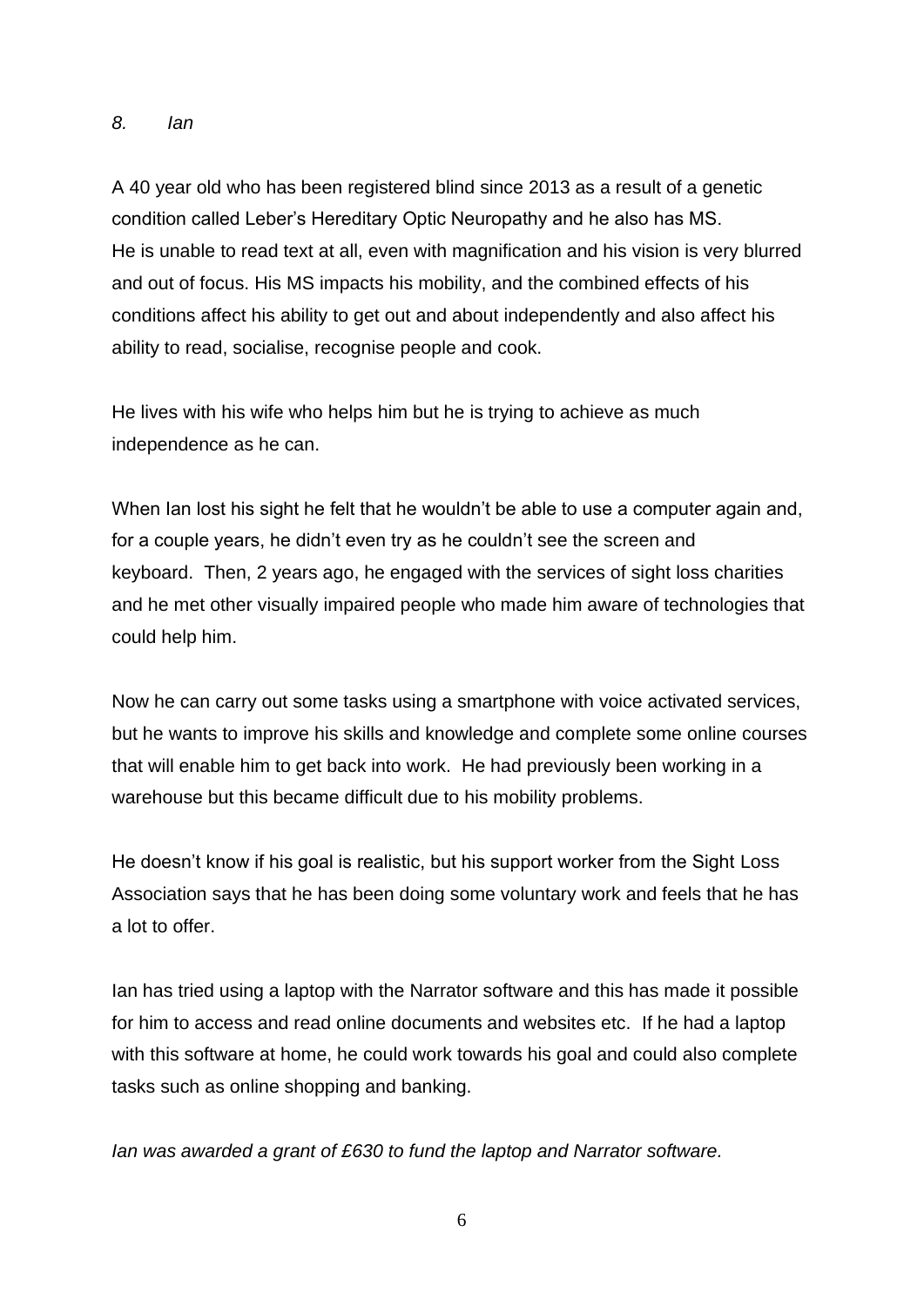### *9.* Stratton Primary School

A Special Education Needs and Disabilities (SEND) school who identified the need for Assistive Technology to help support their students with remote learning and in the classroom

Two children were assessed by Tech Ability who provided suggestions as to assistive technology that would help support these children as well as other pupils with similar profiles.

The school had been fortunate to receive devices and connectivity support from the Government during the periods of remote learning, however this has been in the form of laptops or Chromebooks. The head teacher felt that they could help their children make significant progress if they had access to more assistive technology to complement these devices.

The desire was to be able to purchase headsets for individual children with cognition and learning difficulties to be able to dictate their sentences and hear the text read back.

It was also recommended that they have a range of different key board styles for children who find it difficult to local the keys on a conventional keyboard.

And they also wished to purchase the Clicker app to help pupils who are unable to record their thoughts without pictorial support. Clicker had been recommended to the school as a resource that would help these children with their independence and success with writing.

*Stratton School were awarded a grant of £1,360 to fund 30 headsets, 10 special keyboards and a 3 year subscription of the Clicker app for 10 devices.*